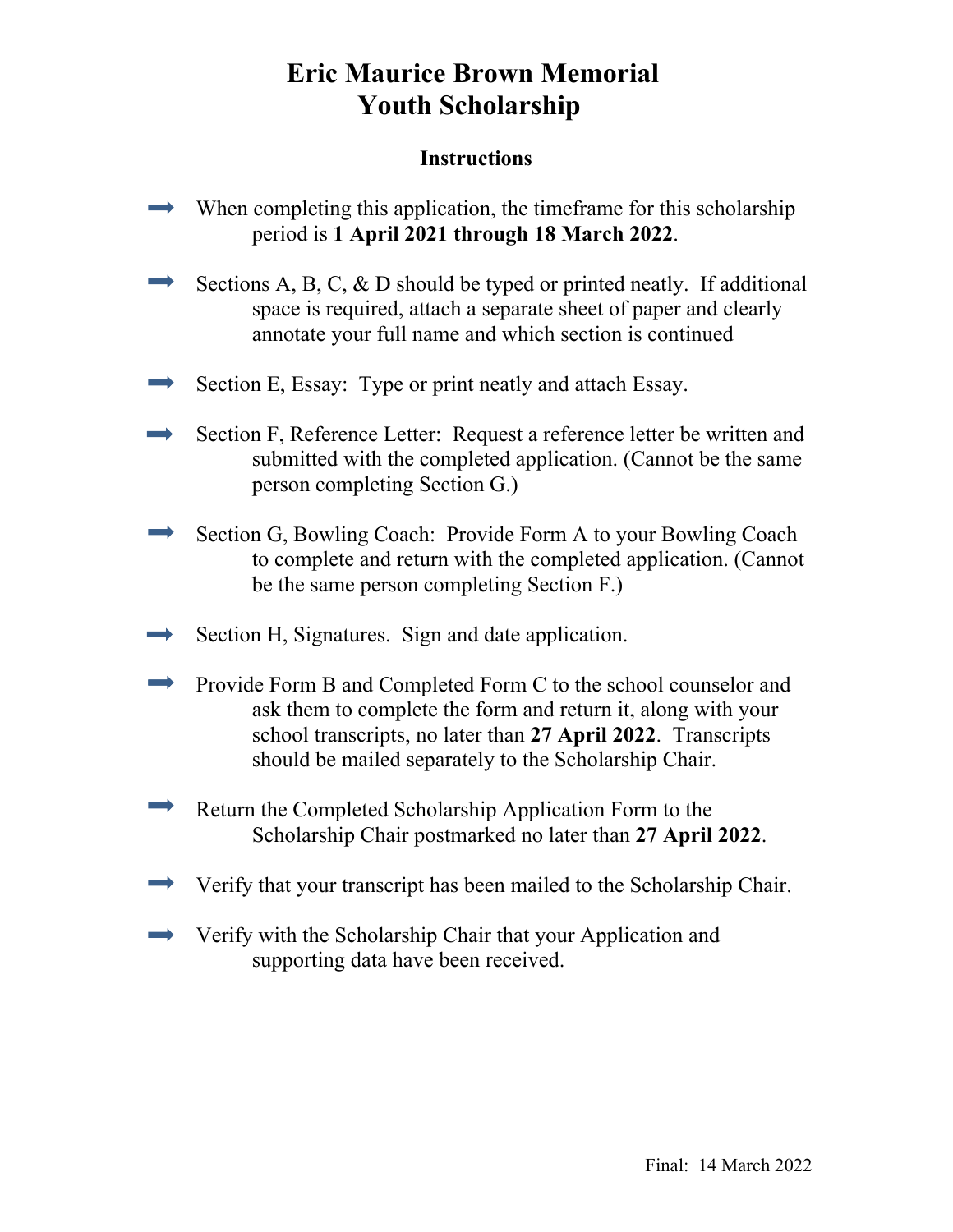**THIS PAGE INTENTIONALLY LEFT BLANK**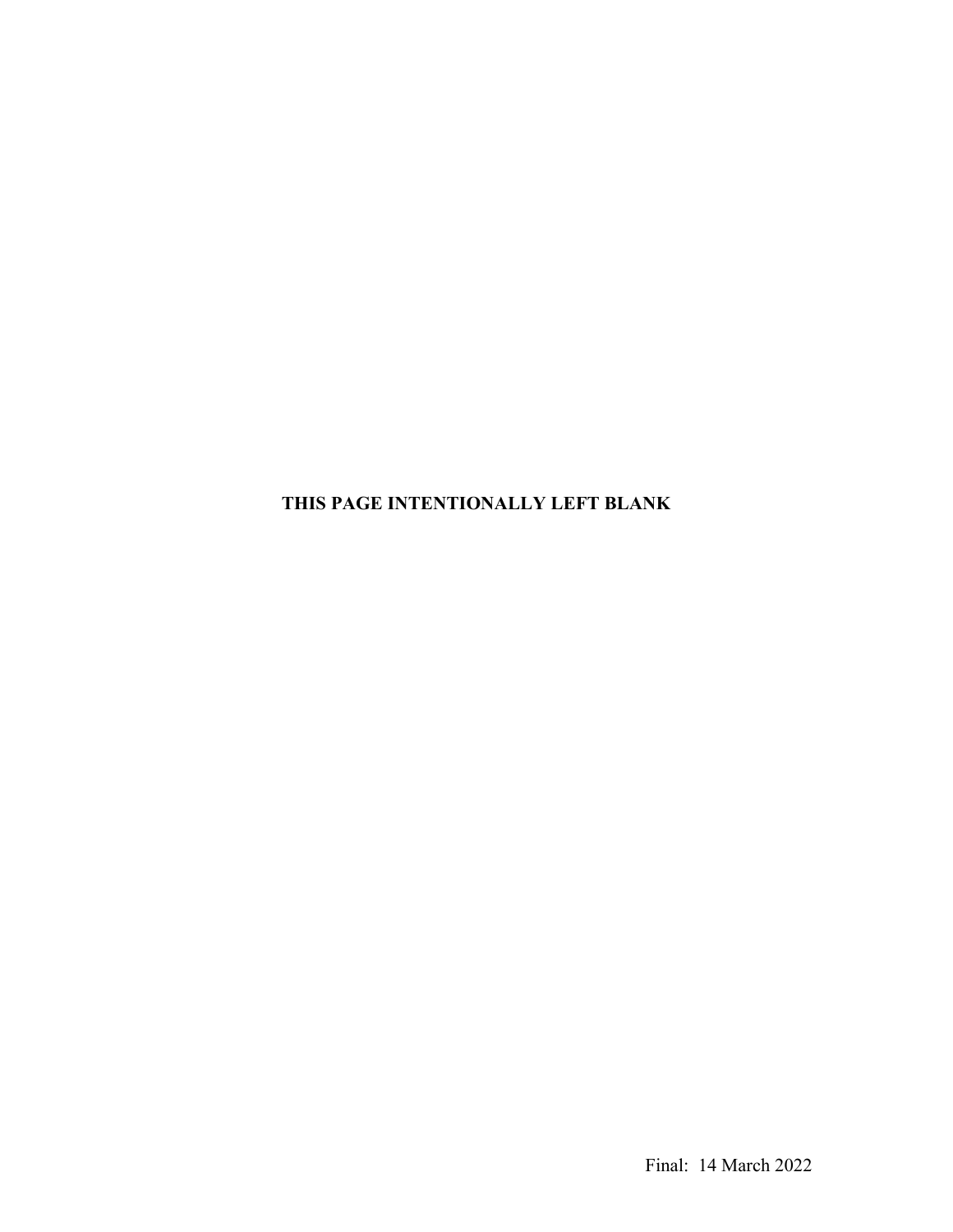# **Eric Maurice Brown Memorial Youth Scholarship Form**

### **Section A – Personal Information**

TYPE or PRINT all answers CLEARLY. Fill in all information completely.

| Home Phone Number<br>Cell Phone Number                                           |                                                    |                                                                                                                                                                      |  |
|----------------------------------------------------------------------------------|----------------------------------------------------|----------------------------------------------------------------------------------------------------------------------------------------------------------------------|--|
|                                                                                  |                                                    |                                                                                                                                                                      |  |
|                                                                                  |                                                    |                                                                                                                                                                      |  |
|                                                                                  | <b>Section B - Education</b>                       |                                                                                                                                                                      |  |
|                                                                                  |                                                    |                                                                                                                                                                      |  |
| Cumulative Grade point average _______ Expected Graduation, month and year _____ |                                                    |                                                                                                                                                                      |  |
|                                                                                  |                                                    |                                                                                                                                                                      |  |
| Scholastic honors (include any other scholarships awarded)                       |                                                    |                                                                                                                                                                      |  |
|                                                                                  | <u> 1989 - Johann Barn, amerikansk politiker (</u> |                                                                                                                                                                      |  |
|                                                                                  |                                                    | ,我们也不会有什么。""我们的人,我们也不会有什么?""我们的人,我们也不会有什么?""我们的人,我们也不会有什么?""我们的人,我们也不会有什么?""我们的人                                                                                     |  |
|                                                                                  |                                                    | ,我们也不会有什么。""我们的人,我们也不会有什么?""我们的人,我们也不会有什么?""我们的人,我们也不会有什么?""我们的人,我们也不会有什么?""我们的人<br>,我们也不会有什么。""我们的人,我们也不会有什么?""我们的人,我们也不会有什么?""我们的人,我们也不会有什么?""我们的人,我们也不会有什么?""我们的人 |  |
|                                                                                  |                                                    | and the control of the control of the control of the control of the control of the control of the control of the                                                     |  |
| have you decided to attend?                                                      |                                                    | To which colleges/trade schools are you planning to apply and/or have been accepted? If accepted, which one                                                          |  |
|                                                                                  |                                                    |                                                                                                                                                                      |  |
|                                                                                  |                                                    |                                                                                                                                                                      |  |
|                                                                                  |                                                    |                                                                                                                                                                      |  |
|                                                                                  |                                                    |                                                                                                                                                                      |  |
|                                                                                  |                                                    | ,我们也不会有什么。""我们的人,我们也不会有什么?""我们的人,我们也不会有什么?""我们的人,我们也不会有什么?""我们的人,我们也不会有什么?""我们的人                                                                                     |  |
|                                                                                  |                                                    |                                                                                                                                                                      |  |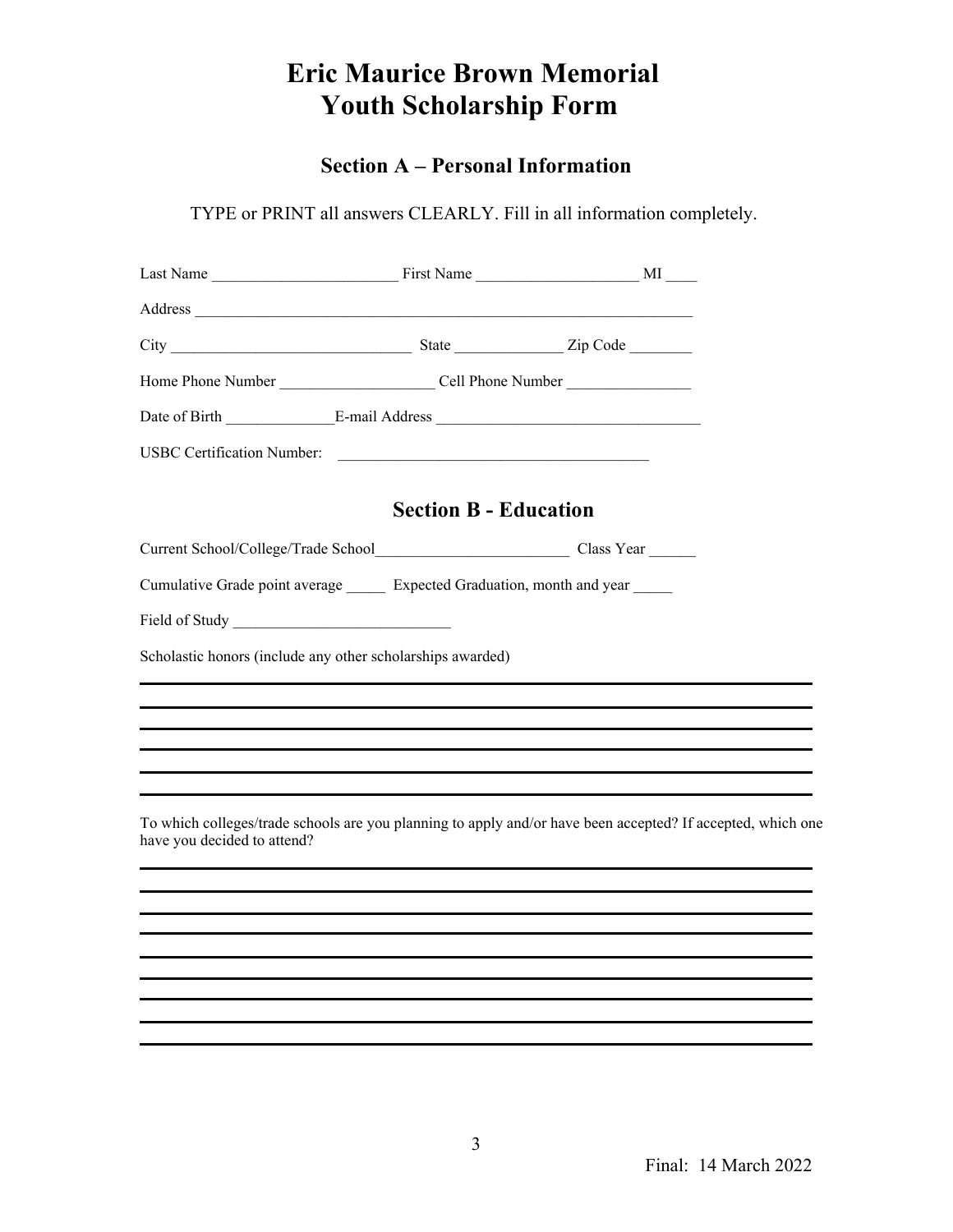#### **Section C – Bowling**

How long have you been in the USBC Youth Program? years

Have you bowled in a certified Tournament? Yes No If yes, list the tournaments in which you participated (i.e., GFUSBC Youth, VA State, Nationals, etc.):

List any offices you have held in the Youth Leagues: \_\_\_\_\_\_\_\_\_\_\_\_\_\_\_\_\_\_\_\_\_\_\_\_\_\_\_

List any significant bowling performances and accomplishments you achieved:

#### **Section D – Extracurricular Activities**

 $\mathcal{L}_\text{max}$  , and the contribution of the contribution of the contribution of the contribution of the contribution of the contribution of the contribution of the contribution of the contribution of the contribution of t

During the timeframe listed in the instructions, list all extracurricular activities to include scholastic, school related and/or volunteer work performed:

#### **Section E – Essay Requirements**

Please write an essay with a minimum of 300 words on "**Who Inspires You and Why?"** Submit your essay on a separate sheet that includes your full name in the upper right-hand corner.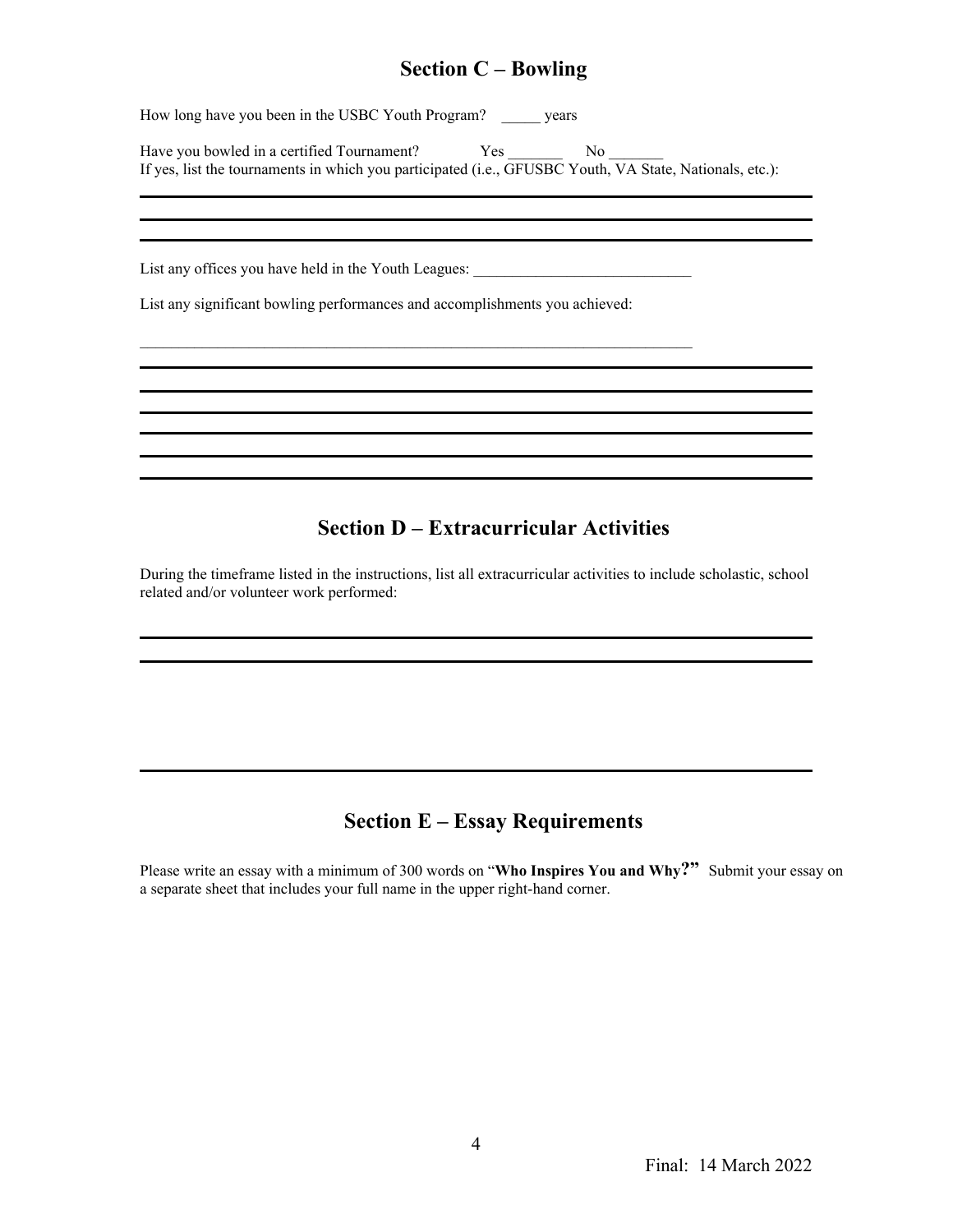#### **Section F – Reference Letter**

A reference letter must accompany the application and must state the reason why the candidate deserves to win this scholarship.

#### **Section G – Bowling Coach**

Form A of the application must be completed and signed by a Coach of the youth league that you are presently a certified member through.

#### **Section H – Signatures**

I certify that the information on this application is correct and represents the candidate to the best of my knowledge. \_\_\_\_\_\_\_\_\_\_\_\_\_\_\_\_\_\_\_\_\_\_\_\_\_\_\_\_\_\_\_\_\_\_\_\_\_ \_\_\_\_\_\_\_\_\_\_\_\_\_\_\_\_\_\_\_\_\_\_\_\_\_

Applicant's Signature Date

Parent's or Guardian's Signature (if applicant under 18)

 $\mathcal{L}_\text{max}$  and  $\mathcal{L}_\text{max}$  and  $\mathcal{L}_\text{max}$  and  $\mathcal{L}_\text{max}$  and  $\mathcal{L}_\text{max}$ 

In the event that I am chosen as a recipient of this scholarship, by signing below, I give my permission to have my name / picture published in the Newsletter, Website, and/or Facebook.

Applicant's Signature Date

 $\mathcal{L}_\text{max}$  and  $\mathcal{L}_\text{max}$  and  $\mathcal{L}_\text{max}$  and  $\mathcal{L}_\text{max}$  and  $\mathcal{L}_\text{max}$ Parent's or Guardian's Signature (if applicant under 18)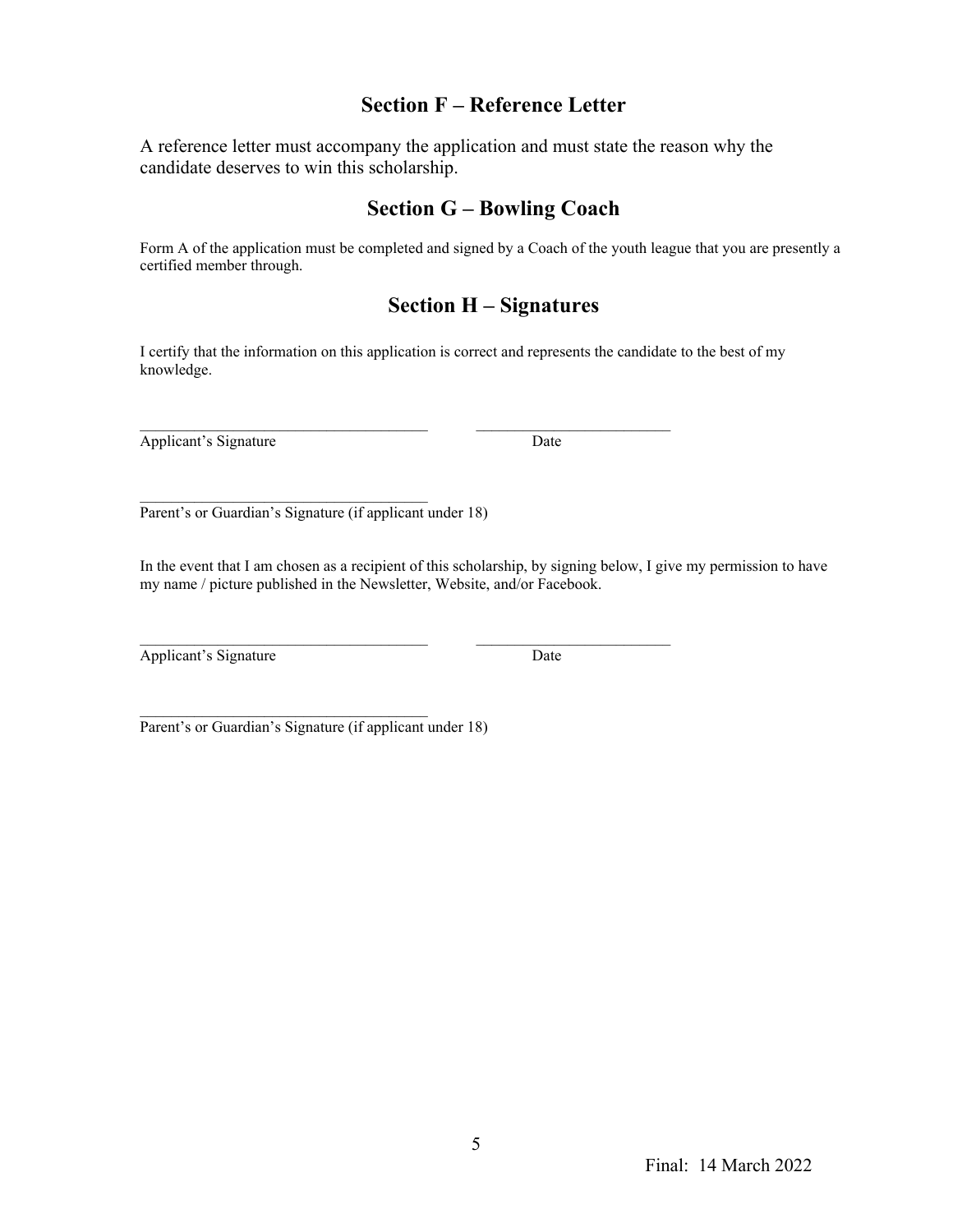#### **Submission and Deadlines**

Address for submission of completed application:

Carolyn Melinda Reynolds GFUSBCA Scholarship Chair 5914 Cascade Drive Fredericksburg, VA 22407

Applications must include all signatures, essay, reference letter, and other supporting materials and must be postmarked by 27 April 2022.

| postmarked by 27 April 2022.  |                                         |  |
|-------------------------------|-----------------------------------------|--|
|                               |                                         |  |
|                               |                                         |  |
|                               |                                         |  |
|                               |                                         |  |
|                               |                                         |  |
|                               | Do Not Write Below This Line            |  |
|                               |                                         |  |
|                               |                                         |  |
| Date Application was received | Date Transcript was received            |  |
|                               |                                         |  |
|                               | Date Form A: Bowling Coach was received |  |
|                               |                                         |  |

Scholarship Committee Chair Signature

Scholarship Approved and Awarded? Yes \_\_\_\_\_\_\_\_\_ No \_\_\_\_\_\_\_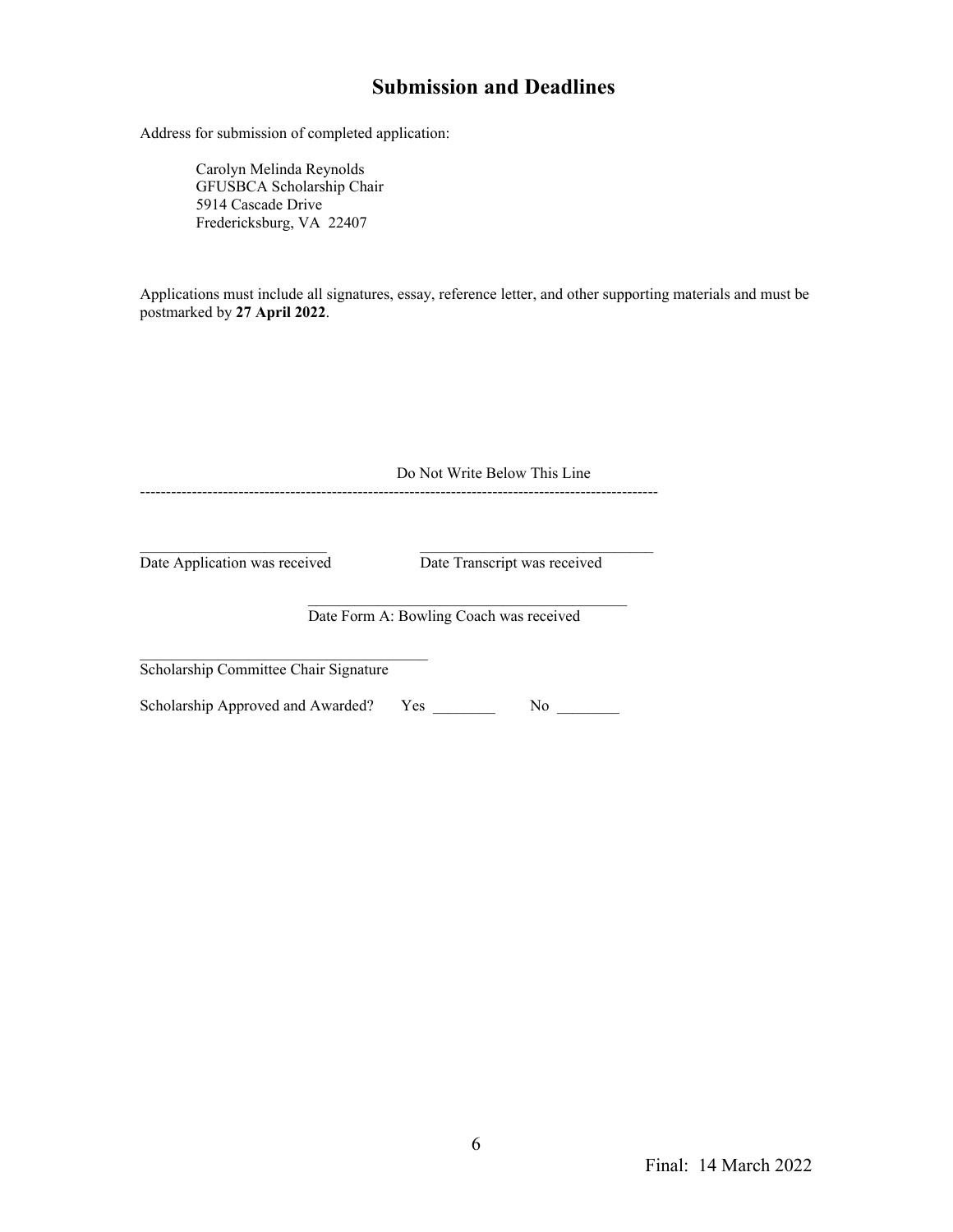## **Eric Maurice Brown Memorial Youth Scholarship Bowling Coach FORM A**

| Applicant bowls in which center:                                     |        |                |  |
|----------------------------------------------------------------------|--------|----------------|--|
| Number of Years Applicant Has Bowled in Your League:                 |        |                |  |
| Average in the Present League:                                       |        |                |  |
| Average Last Season:                                                 |        |                |  |
| Did Applicant Bowl in the Last City Tournament:                      |        | $Yes$ No $\_\$ |  |
| Did Applicant Bowl in the Last State Tournament:                     | Yes No |                |  |
| Attitude:                                                            |        |                |  |
| A. Is Applicant Helpful to Fellow Bowlers? Yes __ No __<br>Comments: |        |                |  |
| B. Is Applicant Helpful to the Coach? Yes No No<br>Comments:         |        |                |  |
| C. Lane Courtesy: Very Good Good Fair                                |        |                |  |
| D. Sportsmanship:<br>Very Good __ Good __ Fair __                    |        |                |  |
| Does Applicant:                                                      |        |                |  |
| E. Use Foul or Abusive Language While Bowling?                       | Yes No |                |  |
| F. Lose Temper and Kick the Ball Return?                             |        | $Yes$ No $\_\$ |  |
| G. Stomp the Foul Line After a Bad Delivery?                         |        | $Yes$ No $\_\$ |  |
| H. Observe Lane Courtesy?<br>I. Abide by the USBC Code of Conduct?   | Yes No | Yes No         |  |
|                                                                      |        |                |  |

 $\mathcal{L}_\text{max}$  , and the contract of the contract of the contract of the contract of the contract of the contract of the contract of the contract of the contract of the contract of the contract of the contract of the contr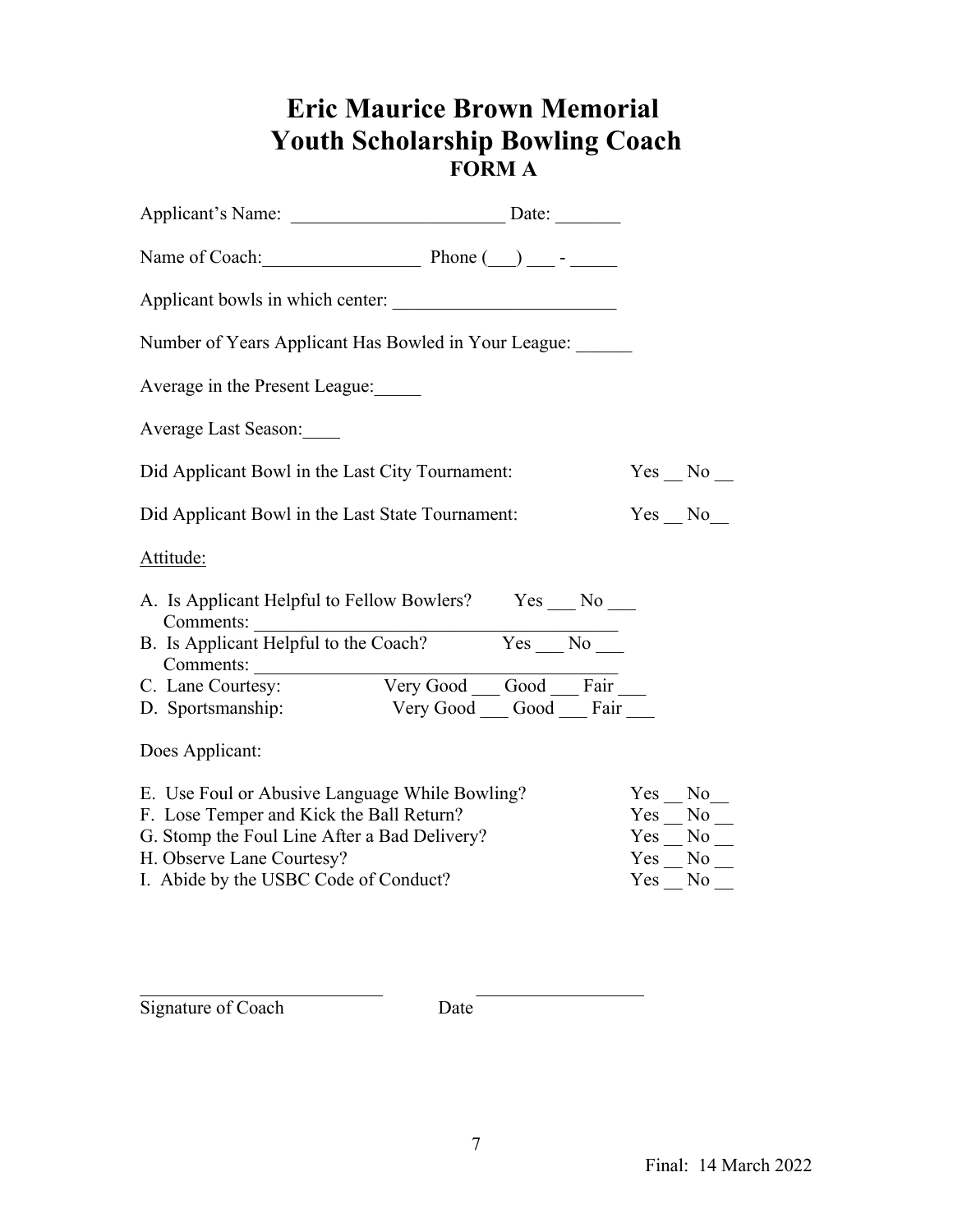### **Eric Maurice Brown Memorial Youth Scholarship FORM B**

Applicant's Name: \_\_\_\_\_\_\_\_\_\_\_\_\_\_\_\_\_\_\_\_\_\_ Date: \_\_ /\_\_/\_\_\_

Name of Counselor: \_\_\_\_\_\_\_\_\_\_\_\_\_\_\_\_\_\_\_\_\_\_\_\_\_\_\_\_\_

Address of School: \_\_\_\_\_\_\_\_\_\_\_\_\_\_\_\_\_\_\_\_\_\_\_\_\_\_\_\_\_\_

Phone:

Counselor: Please complete this sheet to enable this student to apply for a scholarship from the Greater Fredericksburg USBC Association (GFUSBCA). All answers will be confidential. Please mail this page and a transcript of the applicant's grades to the SCHOLARSHIP CHAIR OF THE GFUSBCA no later than 27 April 2022:

> Carolyn Melinda Reynolds 5914 Cascade Drive Fredericksburg, VA 22407

#### **TRANSCRIPT OF GRADES MUST INCLUDE LAST YEAR'S GRADES. NOTE: If Applicant is an 8th grader or a FRESHMAN, please include the 1st two nine week report cards from the current year in lieu of transcripts from last year.**

 $\mathcal{L}_\text{max}$  , and the contribution of the contribution of the contribution of the contribution of the contribution of the contribution of the contribution of the contribution of the contribution of the contribution of t

Activities in school besides classroom work:

Any additional remarks that you think would be helpful in evaluating this student.

SIGNATURE OF COUNSELOR POSITION/TITLE